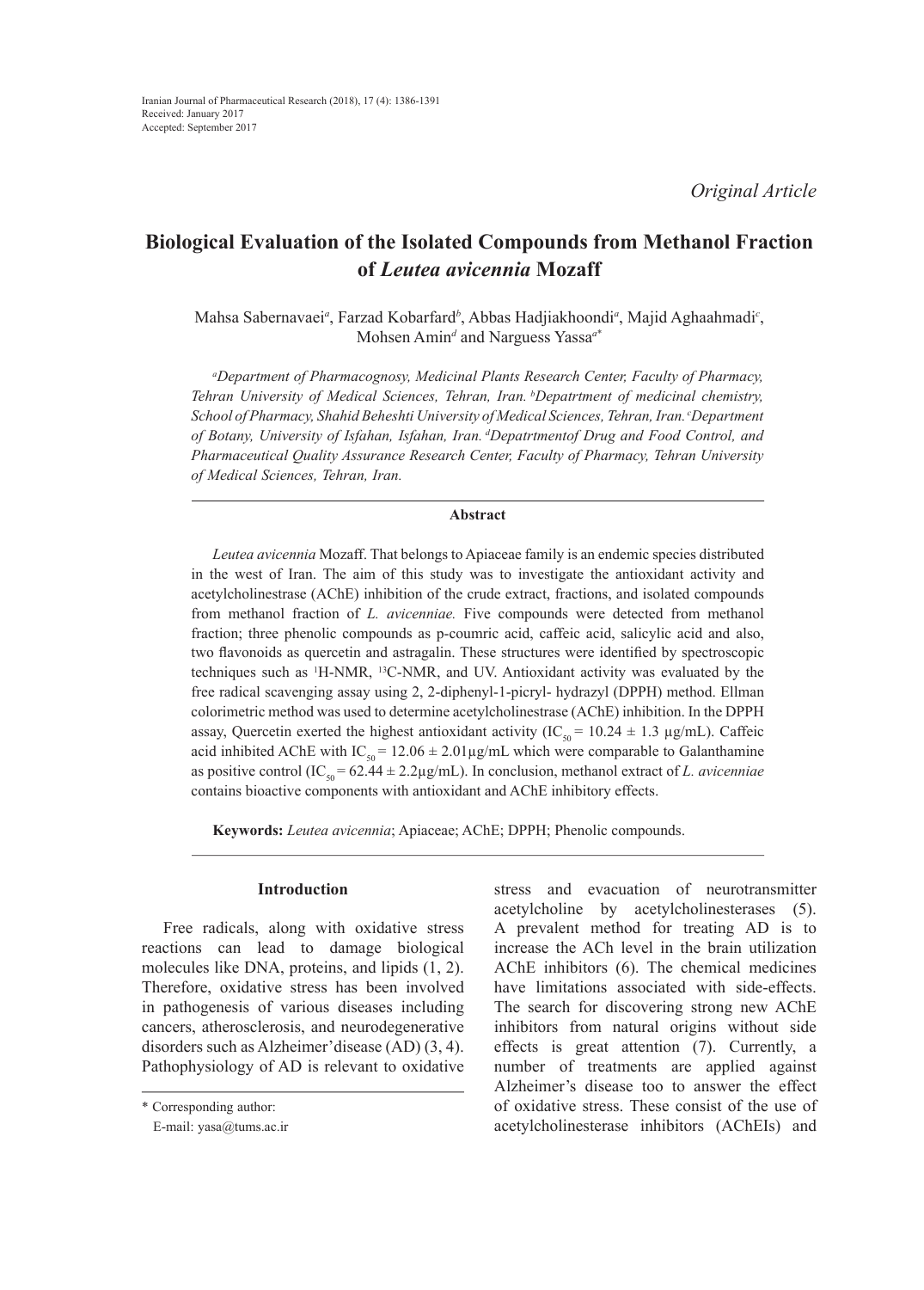large amount of antioxidant (5).

Plants supply a valuable resource, functional as leads to the extension of therapeutic compounds (8). Regular consumption of numerous plant species as daily diet and use of natural health products (NHPs) as medication urged the scientists to conduct extensive research on the antioxidant and AChE inhibitory effects of phenolic compounds in the treatment of AD (9).

The genus *Leutea* is represented by 11 taxa widespread throughout central Asia and Iran (10). Recently, this genus has been categorized as *Ferula* group (*Ferula*, *Dorema*, and *Leutea*) (11, 12). Since *Dorema* and *Ferula* genera have strong antioxidant activity, this study was conducted on *Leutea avicenniae* for the first time (12, 13).

The extracts and diastereoisomers of *Ferula lutea* were examined for antioxidant activity and AChE inhibitory effects. The ethyl acetate extract had the strongest antioxidant activity  $(IC_{50} = 12.8 \pm 1.29 \mu g/mL)$  (13). Another investigation reported antioxidant and antihemolytic activities of *Ferula gummosa* Boiss. and its extract exerted moderate antioxidant activity (IC<sub>50</sub> = 579.6  $\pm$  19.4 µg/mL) which was comparable with vitamin C (14).

In a study, antioxidant effects and AChE inhibitory effects of quercetin and astragalin isolated from *Gossypium herbaceum* were examined showing strong antioxidant effects  $(IC_{50}=0.84 \mu g/mL)$  and acetylcholinesterase inhibitory (IC<sub>50</sub> = 50.99 µg/mL) (15).

In this study, we report the results of the antioxidant and AChE inhibitory effects of *L. avicennia* extract and it's identified compounds isolated from the methanol fraction.

## **Experimental**

*Chemicals*

Acetylcholinesterase (AChE) and Acetylthiocholin iodide (ATCI) was purchased from Sigma (Germany). 5, 5′-dithiobis-(2 nitrobenzoic acid) (DTNB) and other chemicals and solvents were provided from Merck (Germany).

# *Plant material*

Aerial parts of *L. avicennia* were collected

during flowering period from Kaboudarahang Mountain (2200 m) in Hamadan Province (West Iran), in August 2012 and identified by botanist Majid Aghaahmadi. The voucher specimen of the plant (Voucher No. 6761-TEH) was kept in the Herbarium of the Faculty of Pharmacy, Tehran University of Medical Sciences, Tehran, Iran.

#### *Methods*

#### *Extraction and fractionation*

700g of the air dried aerial parts of plant was macerated with 80% methanol (4 L  $\times$ 5) at room temperature and was concentrated with an evaporator in low temperature (40 °C). The crude extract (160 g) was sequentially fractionated with petroleum ether, chloroform, ethyl acetate, and methanol (each 4 L) respectively, to obtain four fractions.

*Acetylcholinestrase (AChE) inhibitory activity of Fractions*

AChE inhibitory effect of petroleum ether, chloroform, ethyl acetate, and methanol fractions were carried out by the Ellman′s method (16). Galantamine was used as a positive control and distilled water as negative control.

In this method, 100 µL of 0.1 mM sodium phosphate buffer (pH =  $8.0$ ), 20 µL DTNB (5,5′-Dithiobis (2-nitrobenzoic acid) 20 µL of sample solution,  $2 \mu L$  of AChE solution were added into 96 micro plates and were incubated for 15 min at 25 °C and then acetylcholine iodide (100 µL of 0.05 mM water solution) was added as substrate. Acetylcholinestrase activity was evaluated by measuring the absorbance at 412 nm by an ELISA plate reader for 3.0 min at 25 °C. The concentration of the compound which inhibited 50% of acetylcholinestrase activity  $(IC_{50})$  was calculated (Table 1).

## *DPPH radical scavenging activity*

The DPPH method is based on the free radical scavenging activity (17). briefly, 2 mL of DPPH solution in methanol  $(4\times10^{-5} \text{ g/mL})$  was prepared and added to 1 mL of different concentrations of sample solution in methanol (0.1, 0.5 and 1.0 mg/mL). The mixture was kept in the dark for 30 min at room temperature. The antioxidant activity was measured by Shimadzu, UV/VIS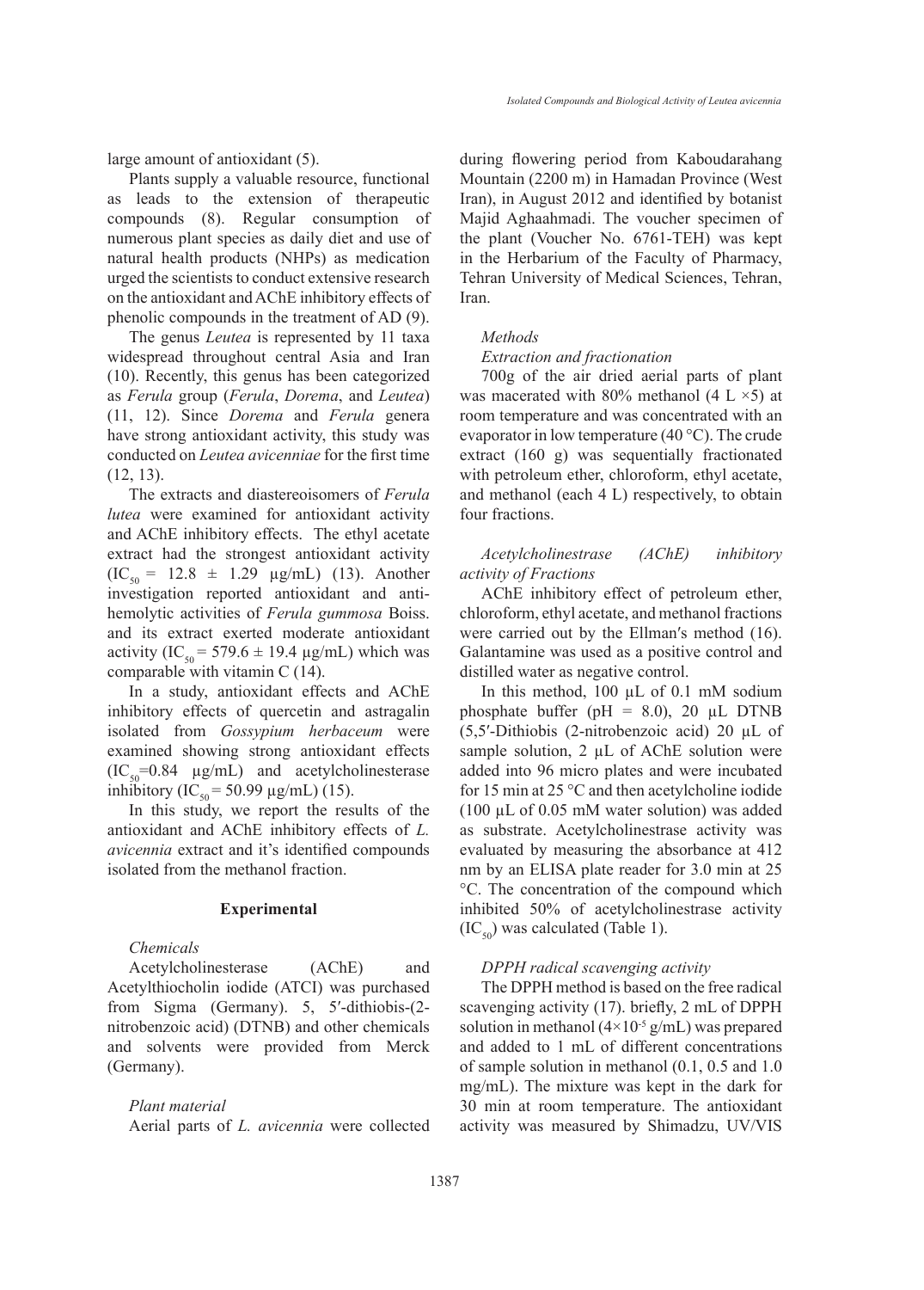| <b>Table 1.</b> Antioxidant Activity and AChE Inhibitory effects of extract, fractions and isolated compounds of L. avicennia. |  |
|--------------------------------------------------------------------------------------------------------------------------------|--|
|--------------------------------------------------------------------------------------------------------------------------------|--|

| <b>Samples</b>           | Antioxidant Activity $IC_{50} \pm SD$ | AChE Inhibitory $IC_{50} \pm SD^*$ |
|--------------------------|---------------------------------------|------------------------------------|
| Crude extract            | $125.20 \pm 1.0$                      | ٠                                  |
| Petroleum ether fraction | $253.40 \pm 2.2$                      | ۰                                  |
| Chloroform fraction      | $106.70 \pm 4.8$                      | ۰                                  |
| Ethyl acetate fraction   | $85.40\pm4.3$                         | ۰                                  |
| Methanol fraction        | $49.80 \pm 7.0$                       | $205.10\pm3.3$                     |
| Quercetin                | $10.24 \pm 1.3$                       | $66.50 \pm 2.4$                    |
| Astragalin               | $26.92 \pm 3.5$                       | $72.80 \pm 1.8$                    |
| Caffeic acid             | $11.41 \pm 6.0$                       | $12.06 \pm 2.0$                    |
| Salicylic acid           | $114.57 \pm 1.0$                      |                                    |
| p-Coumaric acid          | $110.33 \pm 1.2$                      | Ē,                                 |
| <b>BHT</b>               | $19.50 \pm 2.8$                       | ND                                 |
| Galantamine              | ND                                    | $6.24 \pm 2.2$                     |

ND: not determined; \*: µg/mL; - not active

model 160A spectrophotometer at 517 nm.

All the measurements were done in triplicate. The IC<sub>50</sub> values were calculated as means  $\pm$  SD and butylated hydroxytoluene (BHT) was used as positive control.

# *Isolation and identification of compounds*

The potent methanol fraction (20 g) was subjected to Sephadex LH-20 (Fluka, Switzerland) column chromatography using 100% methanol as eluent. This was followed by increasing water up to 50% resulting in 3 fractions  $(M_1-M_2-M_3)$ . Fraction  $M_1$  (1.5g) was re-chromatographed over a Sephadex LH-20 and eluted with  $MeOH-H_2O$  (6:4) to collect compound  $1$  (8 mg). Fraction  $M<sub>2</sub>$  (700 mg) was run on a  $C_{18}$  reversed-phase (230-400 mesh, fully end capped, Fluka, Switzerland) column chromatography using MeOH- $H_2O$  (8:2) as eluent, and compound 2 (11 mg) was achieved.

Compounds 3, 4, 5 were isolated from  $M<sub>3</sub>$ fraction using paper chromatography (PC, Whatman No.1) and solvent system BAW (butanol: acetic acid: water, 4:1:5). For further purification the subfractions were subjected to PC on Whatman No.1 with 15% acetic acid, then, they were re-chromatographed over sephadex LH-20 to earn compound 3 (12 mg,  $R_f = 0.4$ , blue before and after using  $NH<sub>3</sub>$  vapor at 366 nm), compound 4 (9 mg,  $R_f = 0.59$ , yellow before and after using NH<sub>3</sub> under 366 nm), and compound **5** (250 mg,  $R_f = 0.34$ , dark blue before and after using  $NH<sub>3</sub>$  under 366 nm) (18, 19). The isolated compounds were identified with different spectroscopic methods (<sup>1</sup>H-NMR, <sup>13</sup>C-NMR and UV) as quercetin, astragalin, caffeic acid, salicylic acid and p-coumric acid (Figure1).

*Acetylcholinestrase inhibitory and antioxidant activity of isolated compounds*

AChE inhibitory and antioxidant effects of isolated compounds: quercetin, astragalin, caffeic acid, p-coumaric acid and salicylic acid were examined by the Ellman′s and DPPH methods respectively for determination of effective compounds (Table 1).

## **Results and Discussion**

*L. avicennia* is an endemic plant of Iran and the purpose of this study was evaluation of antioxidant and AchE inhibitory effects of the plant extract, fractions, and isolated compounds. According to the antioxidant test, methanol fraction exerted strong free radical scavenging activity (IC<sub>50</sub> = 49.8  $\pm$  7.0 µg/mL)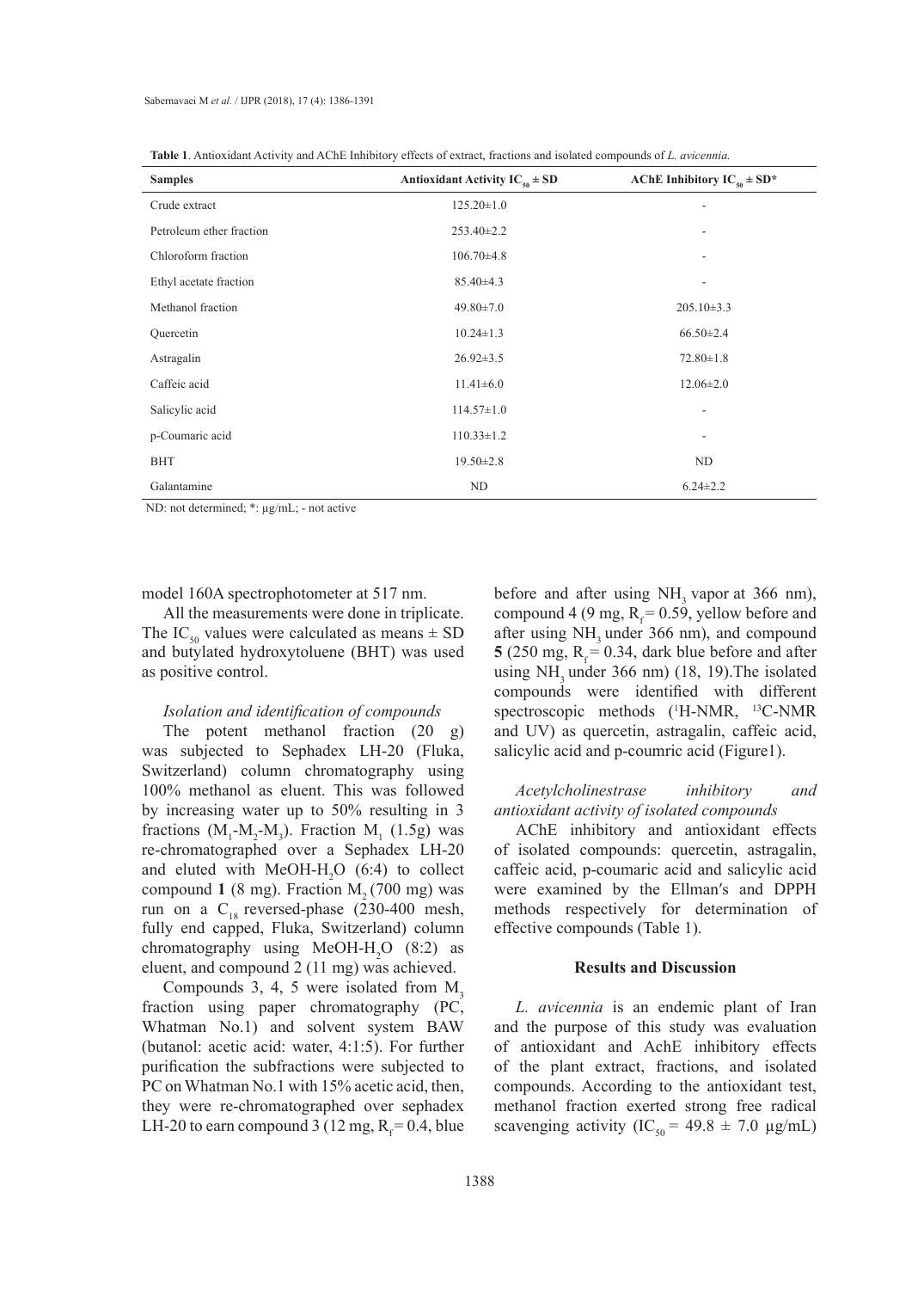

**Figure 1.** Structure of the isolated compounds, 1- Caffeic acid, 2- p-Coumaric acid, 3- Salicylic acid, 4- Astragalin, 5- Quercetin

compared to the other fractions. Quercetin exhibited the highest free radical scavenging activity with  $IC_{50} = 10.24 \pm 1.3 \,\mu g/mL$  compared to BHT as positive control  $(IC_{50} = 19.5 \pm 2.8)$ µg/mL) while the lowest activity belonged to salicylic acid  $(IC_{50} = 114.57 \pm 1.0 \text{ }\mu\text{g/mL})$ .  $(27, 28, 29)$  (Figure 1). Regarding the inhibition of acethylcholinestrase, methanol fraction showed inhibitory activity  $(205.10 \pm 3.3 \text{ µg/mL})$  among other fraction and caffeic acid  $(IC_{50} = 12.06 \pm 2.01 \text{ µg/mL})$ was stronger than other isolated compounds.  $\frac{1}{2}$  ( $\frac{1}{30}$  117.97 = 1.0  $\mu$ g/m). (27, 29, 29) (11g/m).  $\cos \phi = 2.01$   $\mu$ g/mL).

The antioxidant activity and AChE inhibitory assay of the total extract, fractions, and compounds are listed in the Table 1.

Isolation and purification of compounds from methanol fraction, has been done by various chromatographic techniques, including PC, and column chromatography (LH 20, normal and reversed–phase silicagel). Finally, five compounds were isolated and identified with

other fractions. Quercetin different spectroscopic methods (<sup>1</sup>H- NM other fractions. Quercetin different spectroscopic methods (<sup>1</sup>H- NMR, st free radical scavenging <sup>13</sup>C-NMR, and UV) and were compared with the reported data, including quercetin (20, e control  $(IC_{50} = 19.5 \pm 2.8 \quad 21, 22)$ , astragalin (20, 23), caffeic acid (24, lowest activity belonged  $25$ , salicylic acid  $(26)$  and p-coumric acid  $\pm$  1.0  $\mu$ g/mL). (27, 28, 29) (Figure1). *Accreding L-with, and OV) and wele compared with* 

hibition of acethylcholinestrase,  $\qquad \qquad$  In previous study, quercetin  $(IC_{50} = 19.8)$ on showed inhibitory activity  $\mu$ g/mL). and 3-methoxy quercetin (IC<sub>50</sub>=37.9 ong other fraction  $\mu$ g/mL) isolated from *Agrimonia* had remarkable AChE inhibitory effect (16). Also, effect of quercetin on triple transgenic mice of Alzheimer's disease model has been studied and protective effects on performance, emotional and cognitive behavior have been confirmed on brain cells (30). In another study conducted in 2015, pharmacokinetics and mechanism of neuroprotective effect of quercetin was studied in mice representing strong protective effects of this compound on the brain cells (31). carried action and salice acid and salice acid and salice and salice and salice and salice and salice and salice and salice and salice and salice and salice and salice and salice and salice and salice and salice and salic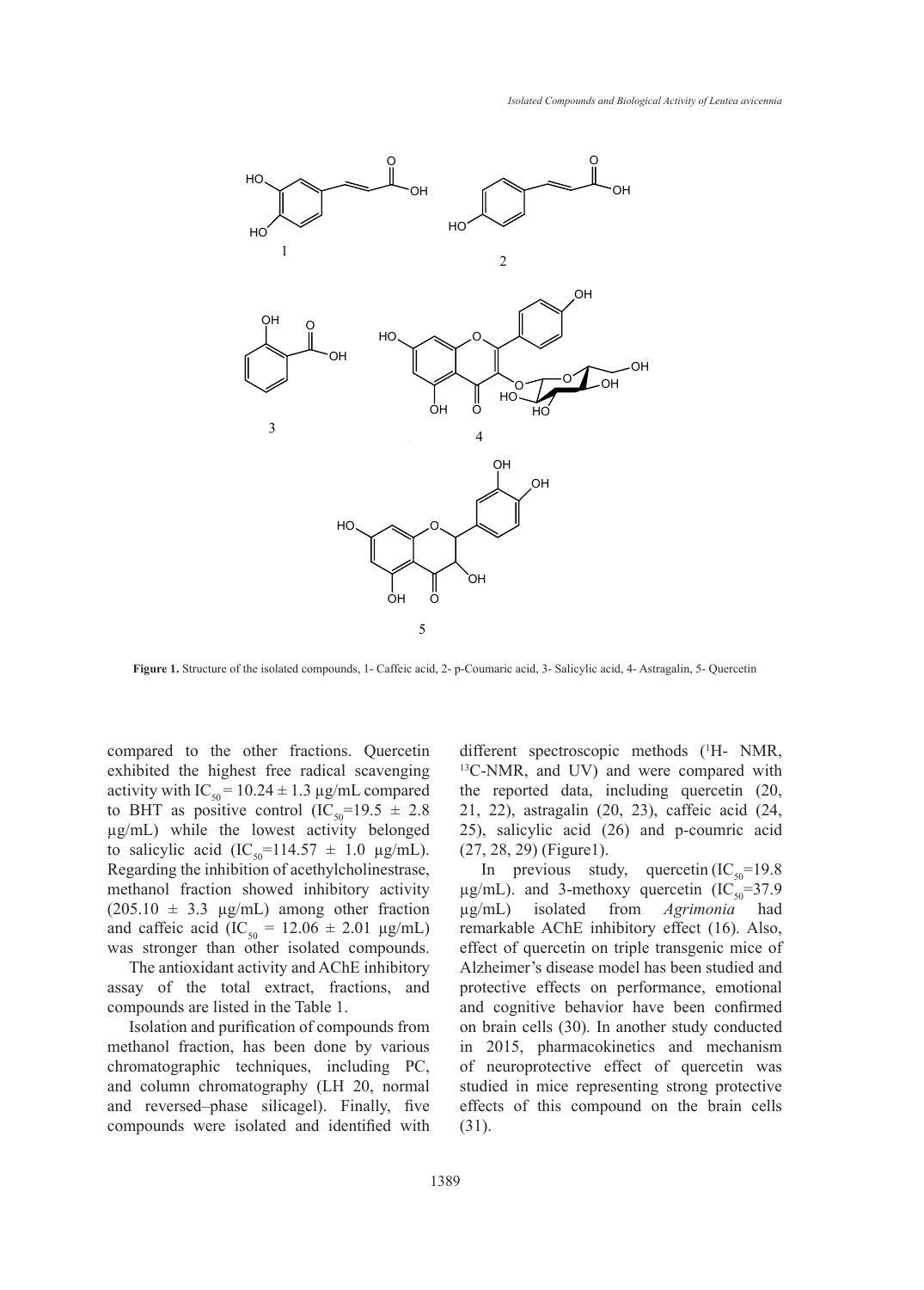### **Conclusion**

This study was conducted for the first time on *Leutea avicennia*, and showed this plant is rich of phenolic compounds that exhibited appropriate antioxidant and anti- acetylcholinesterase properties. Caffeic acid is one of the substances which showed potent activity in both assays, therefore methanol fraction of *L.avicennia* and their components probably could be used in treatment of neurodegenerative disease, so *in-vivo* animal model is worthwhile and recommended.

### **Acknowledgment**

.

This research was supported by Tehran University of Medical Sciences and Health Services grant (No. 26058).

### **References**

- Grassi D, Desideri G, Croce G, Tiberti S, Aggio (1) A and Ferri C. Flavonoids, vascular function and cardiovascular protection. *Curr. Pharm. Des.* (2009) 15: 1072-84.
- (2) Stocker R and Keaney JF. Role of Oxidative Modifications in Atherosclerosis. *J. Physiol. Rev*. (2004) 84: 1381–478.
- (3) Madamanchi NR, Vendrov A and Runge MS. Oxidative Stress and Vascular Disease. *Arterioscler. Thromb. Vasc. Biol.* (2005) 25: 29–38.
- (4) Ji HF and Zhang HY. Theoretical evaluation of flavonoids as multipotent agents to combat Alzheimer›s disease. *J. Mol. Struct. Theochem*. (2006) 767:3-9.
- Ghribia L, Ghouilaa H, Omrib L, Besbesb M and Ben (5) Janneta H. Antioxidant and anti-acetylcholinesterase activities of extracts and secondary metabolites from *Acacia cyanophylla. J. Asian Pac. Trop. Biomed.* (2014) 4: 417-23.
- Ramassamy C. Emerging role of polyphenolic (6) compounds in the treatment of neurodegenerative diseases: A review of their intracellular targets. *Eur. J. Pharmacol.* (2006) 545: 51-64.
- (7) Heo HJ, Kim MJ, Lee JM, Choi SJ, Cho HY, Hong B, Kim HK, Kim E and Shin DH. Naringenin from Citrus junos has an inhibitory effect on acetylcholinesterase and a mitigating effect on amnesia. *Dement Geriatr Cogn Disord.* (2004) 17: 151-7.
- Gurib-Fakim A. Medicinal plants: traditions of (8) yesterday and drugs of tomorrow. *J. Mol. Aspects Med*. (2006) 27: 1-93.
- (9) Orhan IE, Yilmaz BS, Altun ML, Saltan G and Sener B. Anti-Acetylcholinesterase and Antioxidant Appraisal of the Bulb Extracts of Five *Sternbergia* Species. *Rec.*

*Nat. Prod*. (2011) 5: 193-201.

- Mozaffarian V. *Flora of Iran, No.54: Umbelliferae*. (10) Research Institute of Forests and Rangelands, Tehran (2007) 439-42.
- Ajani Y, Ajani A, Cordes JM, Watson MF and Downie (11) SR. Phylogenetic analysis of nrDNAITS sequences reveals relationships within five groups of Iranian Apiaceae subfamily Apioideae. *TAXON* (2008) 57: 383–401.
- (12) Kurzyna-Młynik R, Oskolski A, Downie SR, Kopacz R, Wojewódzka A and Spalik k. Phylogenetic position of the genus *Ferula* (Apiaceae) and its placement in tribe Scandiceae as inferred from nrDNA ITS sequence variation. *Plant Sys. Evol.* (2008) 274: 47.
- (13) Znati M, Jannet HB, Cazaux S and Bouajila J. Chemical Composition, Biological and Cytotoxic Activities of Plant Extracts and Compounds Isolated from *Ferula lutea. J. Molecules* (2014) 19: 2733-47.
- Ebeahimizadeh MA, Nabavi SM, Nabavi SF and (14) Dehpour AA. Antioxidant activity of hydroalcholic extract of *Ferula gummosa* Boiss roots. *J. Eur. Rev. Med. Pharmacol. Sci*. (2011) 15: 658-64.
- $(15)$  Zhao Y, Dou J, Wu T and Aisa HA. Investigating the Antioxidant and Acetylcholinesterase Inhibition Activities of *Gossypium herbaceam. J. Molecules* (2013) 18: 951-62.
- (16) Jung M and Park M. Acetylcholinesterase Inhibition by Flavonoids from *Agrimonia pilosa. J. Molecules*  (2007) 12: 2130-9.
- Tofighi Z, Alipour F, Hadavinia H. Abdollahi M, (17) Hadjiakhoondi A and Yassa N. Effective antidiabetic and antioxidant fractions of *Otostegia persica* extract and their constituents. *J. Pharm. Biol.* (2014) 8: 961-6.
- (18) Galloway KR, Bretz SL and Novak M. Paper Chromatography and UV–Vis Spectroscopy To Characterize Anthocyanins and Investigate Antioxidant Properties in the Organic Teaching Laboratory. *J. Chem. Educ.* (2015) 92: 183–8.
- (19) Yassa N, Saeidnia S, Pirouzi R, Akbaripour M and Shafiee A. Three phenolic glycosides and immunological properties of *Achillea millefolium* from Iran, population of Golestan. *DARU* (2007) 15: 49-52.
- (20) Yin J, Si CL and Wang MH. Antioxidant activity of flavanoids and their glucosides from *Sonchus oleraceus* L. *J. Appl. Biol. Chem.* (2008) 51: 57-60.
- $(21)$  Selvaraj K, Chowdhury R and Bhattacharjee C. Isolation and structural elucidation of flavonoid from aquatic fern *Azolla microphylla* and evaluation of free radical scavenging activity. *Int. J. Pharm. Pharm Sci. (IJPPS)* (2013) 5: 743-9.
- (22) Huang w. Wan C and Zhou S. Quercetin A Flavonoid Compound from *Sarcopyra misbodinieri* var delicate with Potential Apoptotic Activity in HepG2 Liver Cancer Cells*. Res. J. Trop. Pharm*. (2013) 4: 529-33.
- Wei Y, Xie Q, Fisher D and Sutherland IA. Separation (23)of patuletin-3-O-glucoside, astragalin, quercetin, kaempferol and isorhamnetin from *Flaveria bidentis* (L.) Kuntze by elution-pump-out high-performance counter-current chromatography. *J. Chromatogr.* A